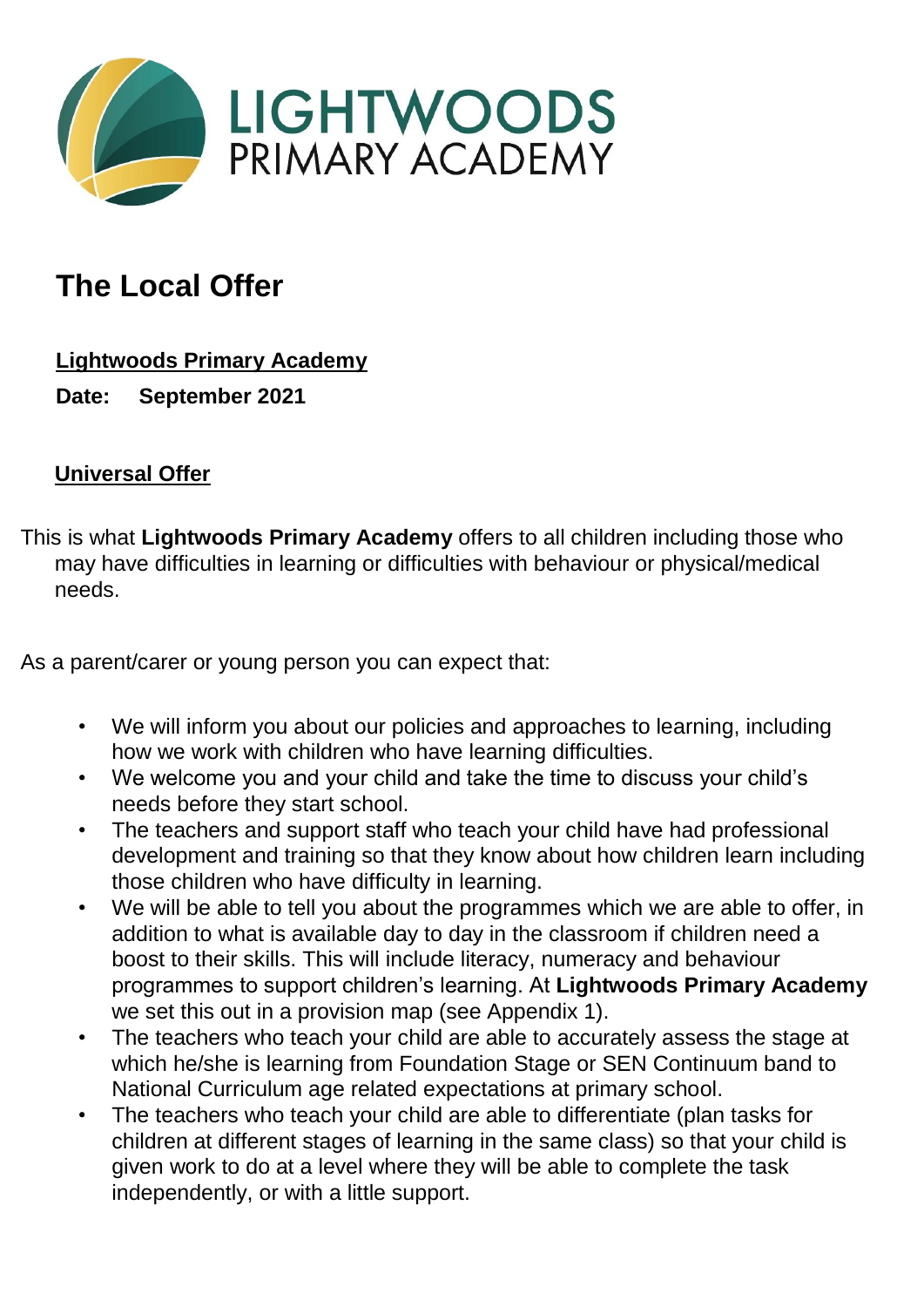- The teacher will use a range of resources and strategies and teaching methods to take account of any barriers to learning.
- We will keep you informed about how your child is progressing at least twice yearly and **through a written annual report detailing progress.** We will be happy to discuss your child's progress, at other times, if you make an appointment. As a child or young person, you should always know how well you are doing and what you need to work on to improve further.
- We will put in place a range of short term, small group or individual programmes (interventions) that may help your child to 'catch up' if they fall behind in reading, writing or maths or if they have difficulty managing their behaviour. These interventions are sometimes at a level called Wave 2. This will be discussed during parents' evenings.
- We may ask you if we can consult with a speech and language therapist, advisory teacher or educational psychologist to give staff and yourself as the parent, advice on strategies which may help your child's learning and/or behaviour.
- We will inform you if your child needs a more intensive or individualised level of intervention in order to make progress in their learning. The school's Special Educational Needs & Disability Coordinator (SENDCo – Mrs Jackson or Assistant SENDCo – Miss Bennett) may talk to you about this. (All schools have to have a SENDCo with experience and/or additional qualification in special educational needs and this person will meet with you and advise staff in the school, about how best to help your child to make progress.)
- The school will also be able to signpost you to support, advice and any extra curricular activities that may be available.

## **Additional SEN Support Offer (Targeted Support)**

The Department for Education provides every school with funding that is different for each school, but is to support children with SEN. The amount of funding means that most children's need for support and interventions can be met without the need for an EHCP (Educational Health Care Plan). What you could expect to see in school is set out below.

- The Government expects that most children will be working at age related expectations within their year group curriculum. There may be a period of transition for some children, when they move year groups. We will discuss with you how your child is progressing and, if progress is slower, why this might be. This will be in the form of a report at the end of year and during Parent Consultations through the year.
- If your child is not making progress in their learning or they have difficulty in managing their behaviour despite the school using all the strategies outlined at the Universal Offer, then he/she may need a higher level of support/intervention to help them make progress. We will meet with you to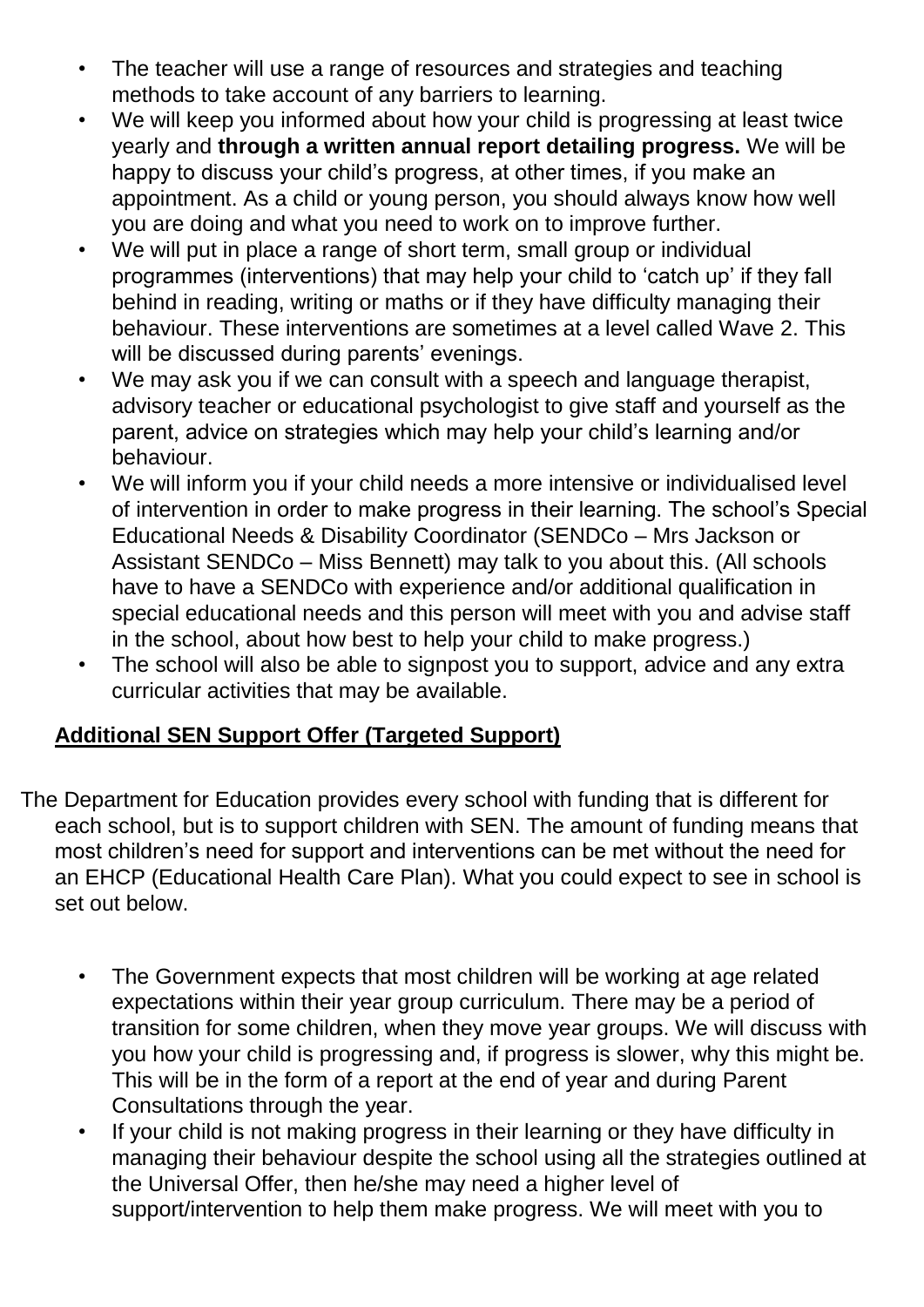gather your views and explain what new strategies and support could be put in place.

- We will continue to offer all the support and teaching strategies available at the Universal Offer level. We will be able to tell you what programmes we have to support reading, writing, maths and **social, emotional/behavioural difficulties which we may be able to use to support your child.**
- If your child has a particular learning or behavioural difficulty such as hearing impairment or visual impairment, a diagnosis of attention deficit disorder, autism, speech and language , moderate learning or specific learning difficulty; teachers and support staff will seek additional professional development/training to ensure that they can best meet your child's needs.
- We may/will ask for advice from an outside agency such as speech and language therapist, advisory teacher, HI/VI teacher or an educational psychologist to assess your child and recommend strategies and programmes to improve progress. As a parent, you can request that school seek outside agency advice at any time. Agencies will respond as quickly as possible to school or parental requests. Click on the link to see information about [access](https://www.sandwell.gov.uk/download/downloads/id/3944/inclusion_support_service_handbook.pdf)  to the [Inclusion Support Team](https://www.sandwell.gov.uk/download/downloads/id/3944/inclusion_support_service_handbook.pdf)
- We will put in place programmes which will mean your child works 1:1, or in a small group, with a teacher or a member of the support team on the aspects of learning or behaviour with which they are having difficulty. These programmes may last as long as 20 weeks.
- Your child may have some support in class for some lessons, if the school thinks this will help him/her to make progress. Your child will not always need, or benefit from 1:1 support in class, because they need to learn to work independently. We will discuss with you whether this type of support would be helpful, in which lessons, and for how long the support will be in place. These will take place during Parent Consultations or at another mutually convenient time.
- If your child has made progress then school will consider:
	- whether there needs be a further period of intervention;
	- $\Box$  if your child needs to use the strategies they have learned in the classroom for a period before putting a further programme in place;
	- $\Box$  or, that such good progress has been made that support is no longer needed.
- If your child has not made progress we will consult with outside agencies to seek further advice on strategies and programmes.
- If the outside agency makes an assessment, you will be invited into school to discuss how the programme and support will change and how you can help.
- These measures should ensure that your child makes progress at the best possible rate but school will continue to review the programmes used and may meet with you over the term.
- If you are not happy about your child's progress, ask for further meetings in school and outside agencies to ensure that you have confidence in the provision.